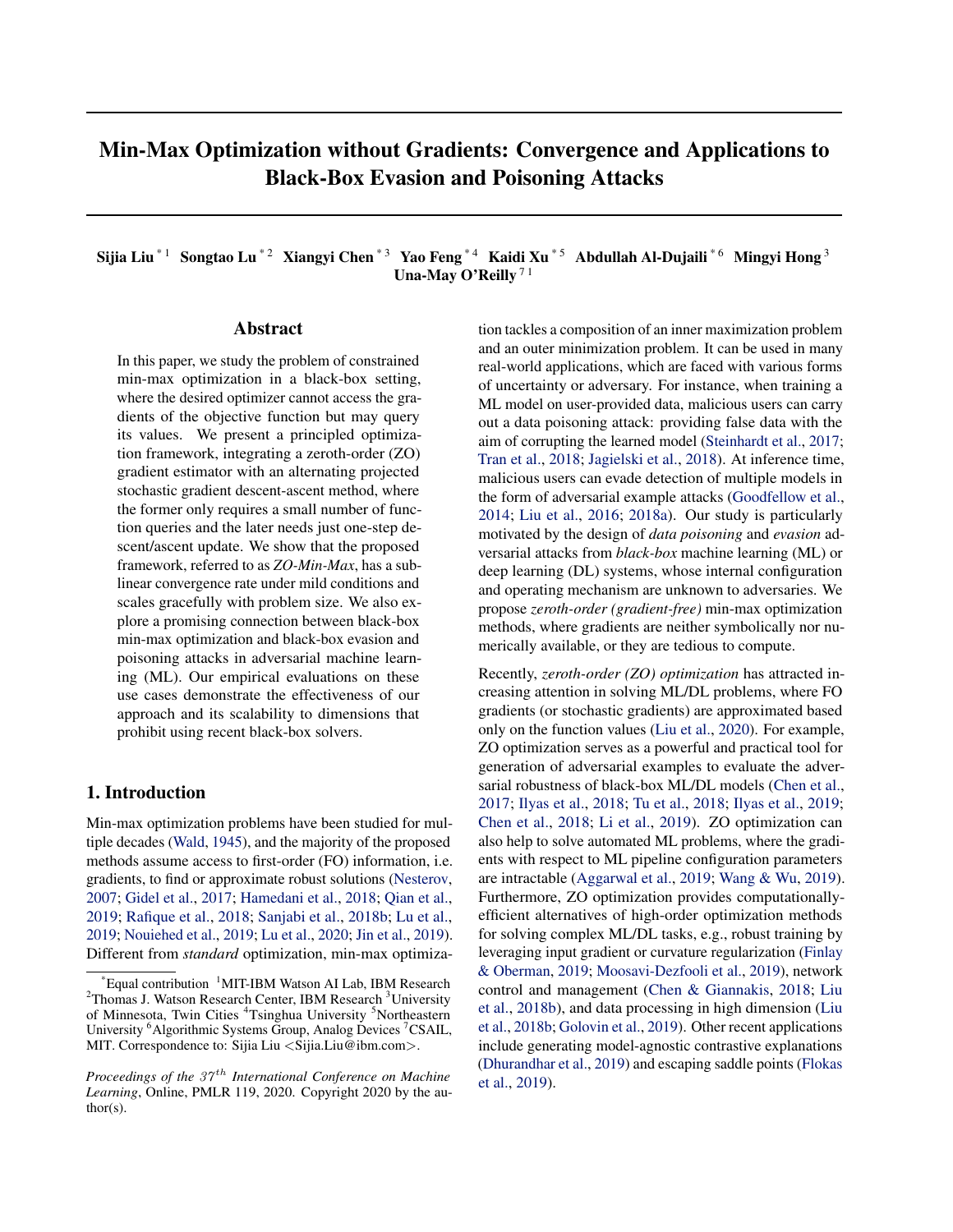Current studies [\(Ghadimi & Lan,](#page-9-0) [2013;](#page-9-0) [Nesterov &](#page-10-0) [Spokoiny,](#page-10-0) [2015;](#page-10-0) [Duchi et al.,](#page-9-0) [2015;](#page-9-0) [Ghadimi et al.,](#page-9-0) [2016;](#page-9-0) [Shamir,](#page-10-0) [2017;](#page-10-0) [Balasubramanian & Ghadimi,](#page-8-0) [2018;](#page-8-0) [Liu et al.,](#page-10-0) [2018c;](#page-10-0) [2019\)](#page-10-0) suggested that ZO methods for solving *singleobjective* optimization problems typically agree with the iteration complexity of FO methods but encounter a slowdown factor up to a small-degree polynomial of the problem dimensionality. To the best of our knowledge, it was an open question whether any convergence rate analysis can be established for black-box min-max (bi-level) optimization. In this paper, we develop a *provable* and *scalable* black-box min-max stochastic optimization method by integrating a *query-efficient* randomized ZO gradient estimator with a *computation-efficient* alternating gradient descentascent framework. Here the former requires a small number of function queries, and the latter needs just one-step descent/ascent update.

Contribution. We summarize our contributions as follows. (*i*) We identify a class of black-box attack problems which turn out to be min-max black-box optimization problems. (*ii*) We propose a scalable and principled framework (ZO-Min-Max) for solving constrained min-max saddle point problems under both one-sided and two-sided blackbox objective functions. Here the one-sided setting refers to the scenario where only the outer minimization problem is black-box. (*iii*) We provide a novel convergence analysis characterizing the number of objective function evaluations required to attain locally robust solution to black-box min-max problems (structured by nonconvex outer minimization and strongly concave inner maximization). Our analysis handles stochasticity in both objective function and ZO gradient estimator, and shows that ZO-Min-Max yields  $\mathcal{O}(1/T + 1/b + d/q)$  convergence rate, where T is number of iterations,  $b$  is mini-batch size,  $q$  is number of random direction vectors used in ZO gradient estimation, and  $d$  is number of optimization variables. (*iv*) We demonstrate the effectiveness of our proposal in practical data poisoning and evasion attack generation problems.<sup>1</sup>

### 2. Related Work

FO min-max optimization. Gradient-based methods have been applied with celebrated success to solve min-max problems such as robust learning [\(Qian et al.,](#page-10-0) [2019\)](#page-10-0), generative adversarial networks (GANs) [\(Sanjabi et al.,](#page-10-0) [2018a;](#page-10-0) [Lu](#page-10-0) [et al.,](#page-10-0) [2019\)](#page-10-0), adversarial training [\(Al-Dujaili et al.,](#page-8-0) [2018b;](#page-8-0) [Madry et al.,](#page-10-0) [2018\)](#page-10-0), and robust adversarial attack generation [\(Wang et al.,](#page-11-0) [2019b\)](#page-11-0). Some of FO methods are motivated by theoretical justifications based on Danskin's theorem [\(Dan](#page-8-0)[skin,](#page-8-0) [1966\)](#page-8-0), which implies that the negative of the gradient

of the outer minimization problem at inner maximizer is a descent direction [\(Madry et al.,](#page-10-0) [2018\)](#page-10-0). Convergence analysis of other FO min-max methods has been studied under different problem settings, e.g., [\(Lu et al.,](#page-10-0) [2020;](#page-10-0) [Qian et al.,](#page-10-0) [2019;](#page-10-0) [Rafique et al.,](#page-10-0) [2018;](#page-10-0) [Sanjabi et al.,](#page-10-0) [2018b;](#page-10-0) [Nouiehed et al.,](#page-10-0) [2019\)](#page-10-0). It was shown in [\(Lu et al.,](#page-10-0) [2020\)](#page-10-0) that a deterministic FO min-max algorithm has  $\mathcal{O}(1/T)$  convergence rate. In [\(Qian et al.,](#page-10-0) [2019;](#page-10-0) [Rafique et al.,](#page-10-0) [2018\)](#page-10-0), stochastic FO min-max methods have also been proposed, which yield the convergence rate in the order of  $\mathcal{O}(1/\sqrt{T})$  and  $\mathcal{O}(1/T^{1/4})$ , respectively. However, these works were restricted to unconstrained optimization at the minimization side. In [\(Sanjabi](#page-10-0) [et al.,](#page-10-0) [2018b\)](#page-10-0), noncovnex-concave min-max problems were studied, but the proposed analysis requires solving the maximization problem only up to some small error. In [\(Nouiehed](#page-10-0) [et al.,](#page-10-0) [2019\)](#page-10-0), the  $\mathcal{O}(1/T)$  convergence rate was proved for nonconvex-nonconcave min-max problems under Polyak-Łojasiewicz conditions. Different from the aforementioned FO settings, ZO min-max stochastic optimization suffers randomness from both stochastic sampling in objective function and ZO gradient estimation, and this randomness would be coupled in alternating gradient descent-descent steps and thus make it more challenging in convergence analysis.

Gradient-free min-max optimization. In the black-box setup, coevolutionary algorithms were used extensively to solve min-max problems [\(Herrmann,](#page-9-0) [1999;](#page-9-0) [Schmiedlechner](#page-10-0) [et al.,](#page-10-0) [2018\)](#page-10-0). However, they may oscillate and never converge to a solution due to pathological behaviors such as *focusing* and *relativism* [\(Watson & Pollack,](#page-11-0) [2001\)](#page-11-0). Fixes to these issues have been proposed and analyzed—e.g., asymmetric fitness [\(Jensen,](#page-9-0) [2003;](#page-9-0) [Branke & Rosenbusch,](#page-8-0) [2008\)](#page-8-0). In [\(Al-Dujaili et al.,](#page-8-0) [2018c\)](#page-8-0), the authors employed an evolution strategy as an unbiased approximate for the descent direction of the outer minimization problem and showed empirical gains over coevlutionary techniques, albeit without any theoretical guarantees. Min-max black-box problems can also be addressed by resorting to direct search and model-based descent and trust region methods [\(Audet &](#page-8-0) [Hare,](#page-8-0) [2017;](#page-8-0) [Larson et al.,](#page-9-0) [2019;](#page-9-0) [Rios & Sahinidis,](#page-10-0) [2013\)](#page-10-0). However, these methods lack convergence rate analysis and are difficult to scale to high-dimensional problems. For example, the off-the-shelf model-based solver COBYLA only supports problems with  $2^{16}$  variables at maximum in SciPy Python library [\(Jones et al.,](#page-9-0) [2001\)](#page-9-0), which is even smaller than the size of a single ImageNet image.

The recent work [\(Bogunovic et al.,](#page-8-0) [2018\)](#page-8-0) proposed a robust Bayesian optimization (BO) algorithm and established a theoretical lower bound on the required number of the min-max objective evaluations to find a near-optimal point. However, BO approaches are often tailored to low-dimensional problems and its computational complexity prohibits scalable application. From a game theory perspective, the min-max

<sup>1</sup> Source code is available at [https://github.com/](https://github.com/KaidiXu/ZO-minmax) [KaidiXu/ZO-minmax](https://github.com/KaidiXu/ZO-minmax)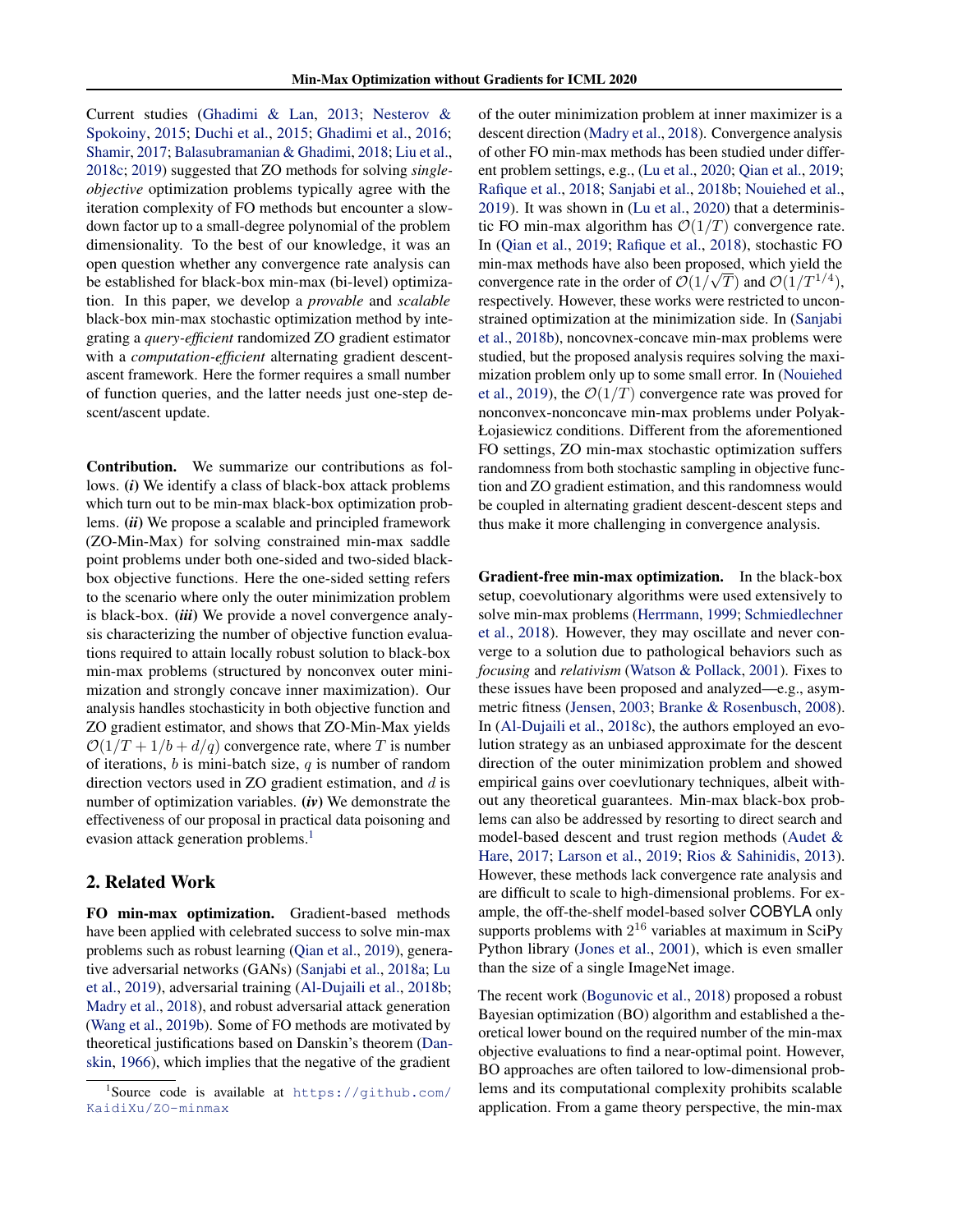<span id="page-2-0"></span>solution for some problems correspond to the Nash equilibrium between the outer minimizer and the inner maximizer, and hence black-box Nash equilibria solvers can be used [\(Picheny et al.,](#page-10-0) [2019;](#page-10-0) [Al-Dujaili et al.,](#page-8-0) [2018a\)](#page-8-0). This setup, however, does not always hold in general. Our work contrasts with the above lines of work in designing and analyzing black-box min-max techniques that are *both* scalable and theoretically grounded.

#### 3. Problem Setup

In this section, we define the black-box min-max problem and briefly motivate its applications. By *min-max*, we mean that the problem is a composition of inner maximization and outer minimization of the objective function f. By *blackbox*, we mean that the *objective function* f is only accessible via functional evaluations. Mathematically, we have

$$
\min_{\mathbf{x} \in \mathcal{X}} \max_{\mathbf{y} \in \mathcal{Y}} f(\mathbf{x}, \mathbf{y}) \tag{1}
$$

where  $x$  and  $y$  are optimization variables,  $f$  is a differentiable objective function, and  $\mathcal{X} \subset \mathbb{R}^{d_x}$  and  $\mathcal{Y} \subset \mathbb{R}^{d_y}$  are compact convex sets. For ease of notation, let  $d_x = d_y = d$ . In  $(1)$ , the objective function  $f$  could represent either a deterministic loss or stochastic loss  $f(\mathbf{x}, \mathbf{y}) = \mathbb{E}_{\boldsymbol{\xi} \sim p} [f(\mathbf{x}, \mathbf{y}; \boldsymbol{\xi})],$ where  $\xi$  is a random variable following the distribution p. In this paper, we cover the stochastic variant in (1).

We focus on two *black-box* scenarios:

*(a) One-sided black-box*: f is a white box w.r.t. y but a black box w.r.t. x.

*(b) Two-sided black-box*: f is a black box w.r.t. both x and y.

Motivation of setup (a) and (b). The formulation of the *one-sided black-box* min-max problem can be used to design the *black-box ensemble evasion attack*, where the attacker generates adversarial examples (i.e., crafted examples with slight perturbations for misclassification at the *testing* phase) and optimizes its worst-case performance against an *ensemble* of black-box classifiers and/or example classes. The formulation of *two-sided black-box* min-max problem represents another type of attack at the *training* phase, known as *poisoning attack*, where the attacker deliberately influences the training data (by injecting poisoned samples) to manipulate the results of a black-box predictive model. Although problems of designing ensemble evasion attack [\(Liu](#page-10-0) [et al.,](#page-10-0) [2016;](#page-10-0) [2018a;](#page-9-0) [Wang et al.,](#page-11-0) [2019b\)](#page-11-0) and data poisoning attack [\(Jagielski et al.,](#page-9-0) [2018;](#page-9-0) [Wang et al.,](#page-11-0) [2019a\)](#page-11-0) have been studied in the literature, most of them assumed that the adversary has the *full* knowledge of the target ML model, leading to an impractical *white-box* attack setting. By contrast, we provide a solution to min-max attack generation under *black-box* ML models. We refer readers to Section [6](#page-6-0) for further discussion and demonstration of our framework

on these problems.

## 4. ZO-Min-Max: A Framework for Black-Box Min-Max Optimization

Our interest is in a scalable and theoretically principled framework for solving black-box min-max problems of the form (1). To this end, we first introduce a randomized gradient estimator that only requires a few number of pointwise function evaluations. Based on that, we then propose a ZO alternating projected gradient method to solve (1) under both one-sided and two-sided black-box setups.

Randomized gradient estimator. In the ZO setting, we adopt a randomized gradient estimator to estimate the gradient of a function with the *generic* form  $h(\mathbf{x}) := \mathbb{E}_{\xi}[h(\mathbf{x}; \xi)]$ [\(Gao et al.,](#page-9-0) [2014;](#page-9-0) [Berahas et al.,](#page-8-0) [2019\)](#page-8-0),

$$
\widehat{\nabla}_{\mathbf{x}}h(\mathbf{x}) = \frac{1}{bq} \sum_{j \in \mathcal{I}} \sum_{i=1}^{q} \frac{d[h(\mathbf{x} + \mu \mathbf{u}_i; \boldsymbol{\xi}_j) - h(\mathbf{x}; \boldsymbol{\xi}_j)]}{\mu} \mathbf{u}_i, \quad (2)
$$

where  $d$  is number of variables,  $\mathcal I$  denotes the mini-batch set of *b i.i.d.* stochastic samples  $\{\xi_j\}_{j=1}^b$ ,  $\{\mathbf{u}_i\}_{i=1}^q$  are q *i.i.d.* random direction vectors drawn uniformly from the unit sphere, and  $\mu > 0$  is a smoothing parameter. We note that the ZO gradient estimator (2) involves randomness from both stochastic sampling w.r.t.  $\mathbf{u}_i$  as well as the random direction sampling w.r.t.  $\xi_j$ . It is known from [\(Gao et al.,](#page-9-0) [2014,](#page-9-0) Lemma 2) that  $\hat{\nabla}_{\bf x}h({\bf x})$  provides an unbiased estimate of the gradient of the smoothing function of  $h$  rather than the true gradient of  $h$ . Here the smoothing function of  $h$  is defined by  $h_{\mu}(\mathbf{x}) = \mathbb{E}_{\mathbf{v}}[h(\mathbf{x} + \mu \mathbf{v})]$ , where v follows the uniform distribution over the unit Euclidean ball. Besides the bias, we provide an upper bound on the variance of (2) in Lemma 1.

**Lemma 1.** *Suppose that for all*  $\xi$ ,  $h(x;\xi)$  *has*  $L_h$  *Lipschitz continuous gradients and the gradient of*  $h(\mathbf{x}; \boldsymbol{\xi})$  *is*  $\| \nabla_{\mathbf{x}} h(\mathbf{x}; \boldsymbol{\xi}) \|_2^2 \leq \eta^2 \ \textit{ at } \mathbf{x} \in \mathbb{R}^d.$  Then  $\mathbb{E}\left[\widehat{\nabla}_{\mathbf{x}}h(\mathbf{x})\right]=\nabla_{\mathbf{x}}h_{\mu}(\mathbf{x}),$  and

$$
\mathbb{E}\left[\|\widehat{\nabla}_{\mathbf{x}}h(\mathbf{x}) - \nabla_{\mathbf{x}}h_{\mu}(\mathbf{x})\|_{2}^{2}\right] \leq \sigma^{2}(L_{h}, \mu, b, q, d), \quad (3)
$$

*where the expectation is taken over all randomness, and*  $\sigma^2(L_h, \mu, b, q, d) = \frac{2\eta^2}{b} + \frac{4d\eta^2 + \mu^2L_h^2d^2}{q}$  $\frac{\mu}{q}$   $\frac{L_h a}{L_h}$ .

**Proof:** See Appendix A.2. 
$$
\Box
$$

In Lemma 1, if we choose  $\mu \leq 1/$ √ d, then the variance bound is given by  $O(1/b + d/q)$ . In our problem setting (1), the ZO gradients  $\hat{\nabla}_{\mathbf{x}} f(\mathbf{x}, \mathbf{y})$  and  $\hat{\nabla}_{\mathbf{y}} f(\mathbf{x}, \mathbf{y})$  follow the generic form of (2) by fixing y and letting  $h(\cdot) := f(\cdot, \mathbf{y})$ or by fixing **x** and letting  $h(\cdot) := f(\mathbf{x}, \cdot)$ , respectively.

Algorithmic framework. To solve problem (1), we alternatingly perform ZO projected gradient descent/ascent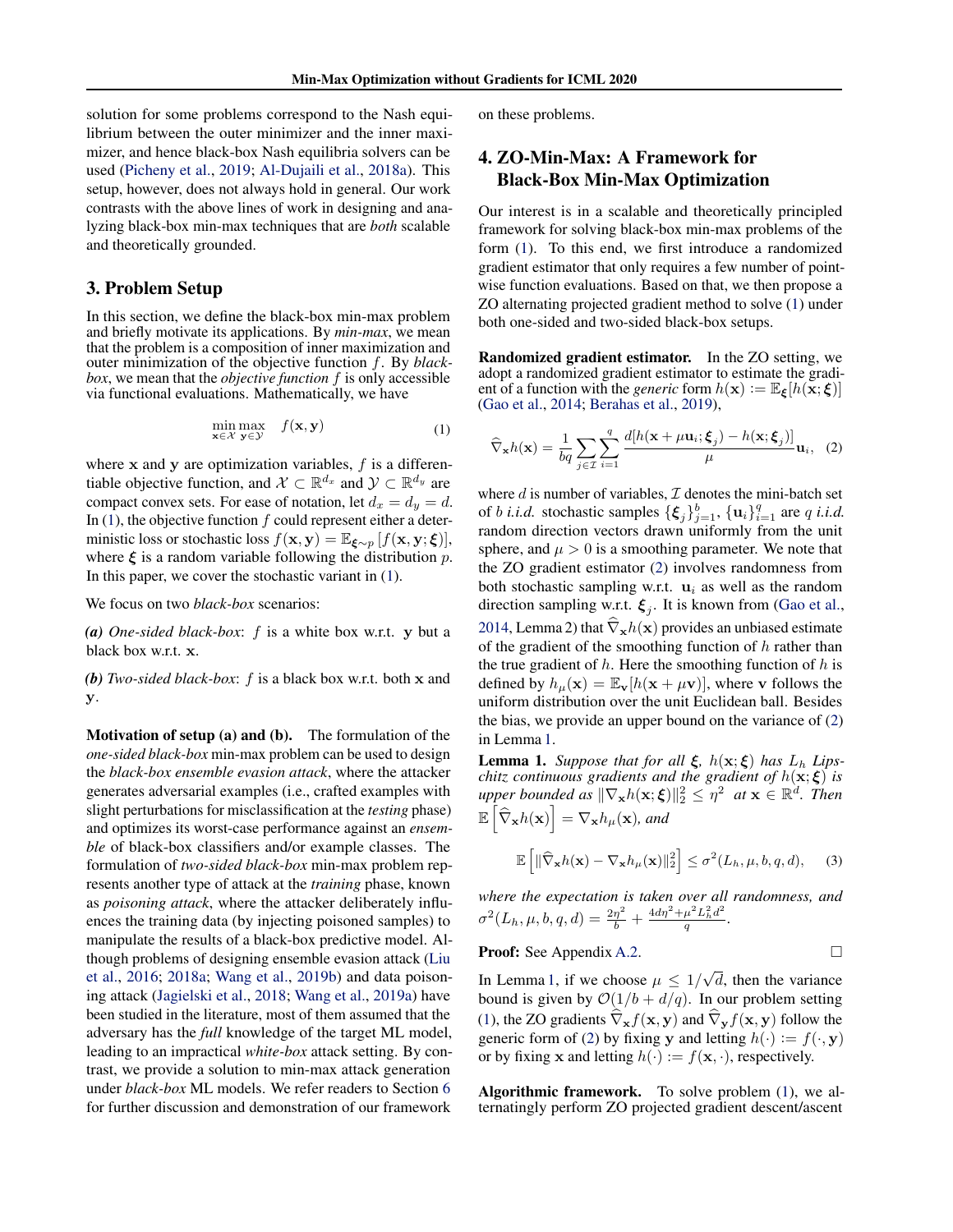<span id="page-3-0"></span>Algorithm 1 ZO-Min-Max to solve problem [\(1\)](#page-2-0)

|    | 1: Input: given $\mathbf{x}^{(0)}$ and $\mathbf{y}^{(0)}$ , learning rates $\alpha$ and $\beta$ , the |
|----|-------------------------------------------------------------------------------------------------------|
|    | number of random directions $q$ , and the possible mini-                                              |
|    | batch size $b$ for stochastic optimization                                                            |
|    | 2: for $t = 1, 2, , T$ do                                                                             |
| 3: | $x$ -step: perform ZO-PGD $(4)$                                                                       |

- 4: y-step:
- 5: if  $f(\mathbf{x}^{(t)}, \mathbf{y})$  is black box w.r.t. y then
- 6: perform ZO-PGA (5)
- 7: else
- 8: perform PGA using  $\nabla_{\mathbf{y}} f(\mathbf{x}^{(t)}, \mathbf{y}^{(t-1)})$  like (5)
- 9: end if
- 10: end for

method for updating x and y. Specifically, the ZO projected gradient descent (ZO-PGD) is conducted over x

$$
\mathbf{x}^{(t)} = \text{proj}_{\mathcal{X}}\left(\mathbf{x}^{(t-1)} - \alpha \widehat{\nabla}_{\mathbf{x}} f\left(\mathbf{x}^{(t-1)}, \mathbf{y}^{(t-1)}\right)\right), \quad (4)
$$

where t is the iteration index,  $\hat{\nabla}_{\mathbf{x}} f$  denotes the ZO gradient estimate of f w.r.t.  $x, \alpha > 0$  is the learning rate at the xminimization step, and  $proj_{\mathcal{X}}(\mathbf{a})$  signifies the projection of a onto X, given by the solution to the problem  $\min_{\mathbf{x} \in \mathcal{X}} ||\mathbf{x}-\mathbf{x}||$  $\mathbf{a} \parallel_2^2$ . For one-sided ZO min-max optimization, besides (4), we perform FO projected gradient ascent (PGA) over y. And for two-sided ZO min-max optimization, our update on y obeys ZO-PGA

$$
\mathbf{y}^{(t)} = \text{proj}_{\mathcal{Y}}\left(\mathbf{y}^{(t-1)} + \beta \widehat{\nabla}_{\mathbf{y}} f\left(\mathbf{x}^{(t)}, \mathbf{y}^{(t-1)}\right)\right),\qquad(5)
$$

where  $\beta > 0$  is the learning rate at the y-maximization step, and  $\nabla_{\mathbf{y}} f$  denotes the ZO gradient estimate of f w.r.t. y. The proposed method is named as *ZO-Min-Max*; see the pseudocode in Algorithm 1.

Why estimates gradient rather than distribution of function values? Besides ZO optimization using random gradient estimates, the black-box min-max problem [\(1\)](#page-2-0) can also be solved using the Bayesian optimization (BO) approach, e.g., [\(Bogunovic et al.,](#page-8-0) [2018;](#page-8-0) [Al-Dujaili et al.,](#page-8-0) [2018a\)](#page-8-0). The core idea of BO is to approximate the objective function as a Gaussian process (GP) learnt from the history of function values at queried points. Based on GP, the solution to problem [\(1\)](#page-2-0) is then updated by maximizing a certain reward function, known as acquisition function. The advantage of BO is its mild requirements on the setting of black-box problems, e.g., without the need of differentiability. However, BO usually does not scale beyond low-dimensional problems since learning the accurate GP model and solving the acquisition problem takes intensive computation cost per iteration. By contrast, our proposed method is more efficient, and mimics the first-order method by just using the random gradient estimate [\(2\)](#page-2-0) as the descent/ascent direction. In Figure A1, we compare ZO-Min-Max with the

BO based STABLEOPT algorithm proposed by [\(Bogunovic](#page-8-0) [et al.,](#page-8-0) [2018\)](#page-8-0) through a toy example shown in AppendixB and a poisoning attack generation example in Sec. [6.2.](#page-7-0) We can see that ZO-Min-Max not only achieves more accurate solution but also requires less computation time.

Why is difficult to analyze the convergence of ZO-Min-Max? The convergence analysis of ZO-Min-Max is more challenging than the case of FO min-max algorithms. The stochasticity of the gradient estimator makes the convergence analysis sufficiently different from the FO deterministic case [\(Lu et al.,](#page-10-0) [2020;](#page-10-0) [Qian et al.,](#page-10-0) [2019\)](#page-10-0), since the errors in minimization and maximization are coupled as the algorithm proceeds.

Moreover, the conventioanl analysis of ZO optimization for single-objective problems cannot directly be applied to ZO-Min-Max. Even at the one-sided black-box setting, ZO-Min-Max conducts alternating optimization using one-step ZO-PGD and PGA with respect to x and y respectively. This is different from a reduced ZO optimization problem with respect to x only by solving problem  $\min_{\mathbf{x} \in \mathcal{X}} h(\mathbf{x}),$ where  $h(\mathbf{x}) := \max_{\mathbf{y} \in \mathcal{Y}} f(\mathbf{x}, \mathbf{y})$ . Here acquiring the solution to the inner maximization problem could be non-trivial and computationally intensive. Furthermore, the alternating algorithmic structure leads to opposite optimization directions (minimization vs maximization) over variables x and y respectively. Even applying ZO optimization only to one side, it needs to quantify the effect of ZO gradient estimation on the descent over both x and y. We provide a detailed convergence analysis of ZO-Min-Max in Sec. 5.

#### 5. Convergence Rate Analysis

We first elaborate on assumptions and notations used in analyzing the convergence of ZO-Min-Max (Algorithm 1).

A1: In [\(1\)](#page-2-0),  $f(\mathbf{x}, \mathbf{y})$  is continuously differentiable, and is strongly concave w.r.t. y with parameter  $\gamma > 0$ , namely, given  $\mathbf{x} \in \mathcal{X}$ ,  $f(\mathbf{x}, \mathbf{y}_1) \leq f(\mathbf{x}, \mathbf{y}_2) + \nabla_{\mathbf{y}} f(\mathbf{x}, \mathbf{y}_2)^T (\mathbf{y}_1 - \mathbf{y}_2)$  $(y_2) - \frac{\gamma}{2} ||y_1 - y_2||^2$  for all points  $y_1, y_2 \in \mathcal{Y}$ . And f is lower bounded by a finite number  $f^*$  and has bounded gradients  $\|\nabla_{\mathbf{x}}f(\mathbf{x}, \mathbf{y}; \boldsymbol{\xi})\| \leq \eta^2$  and  $\|\nabla_{\mathbf{y}}f(\mathbf{x}, \mathbf{y}; \boldsymbol{\xi})\| \leq \eta^2$ for stochastic optimization with  $\xi \sim p$ . Here  $\|\cdot\|$  denotes the  $\ell_2$  norm. The constraint sets  $\mathcal{X}, \mathcal{Y}$  are convex and bounded with diameter R.

A2:  $f(\mathbf{x}, \mathbf{y})$  has Lipschitz continuous gradients, i.e., there exists  $L_x, L_y > 0$  such that  $\|\nabla_{\mathbf{x}}f(\mathbf{x}_1, \mathbf{y}) - \nabla_{\mathbf{x}}f(\mathbf{x}_2, \mathbf{y})\| \leq$  $L_x \parallel \mathbf{x}_1 - \mathbf{x}_2 \parallel$  for  $\forall \mathbf{x}_1, \mathbf{x}_2 \in \mathcal{X}$ , and  $\parallel \nabla_{\mathbf{y}} f(\mathbf{x}_1, \mathbf{y})$  –  $\nabla_{\mathbf{y}} f(\mathbf{x}_2, \mathbf{y})$   $\|\leq L_y \|\mathbf{x}_1 - \mathbf{x}_2\|$  and  $\|\nabla_{\mathbf{y}} f(\mathbf{x}, \mathbf{y}_1)$  - $\|\nabla_{\mathbf{y}}f(\mathbf{x},\mathbf{y}_2)\| \leq L_y \|\mathbf{y}_1 - \mathbf{y}_2\| \text{ for } \forall \mathbf{y}_1, \mathbf{y}_2 \in \mathcal{Y}.$ 

We remark that A1 and A2 are required for analyzing the convergence of ZO-Min-Max. They were used even for the analysis of first-order optimization methods with single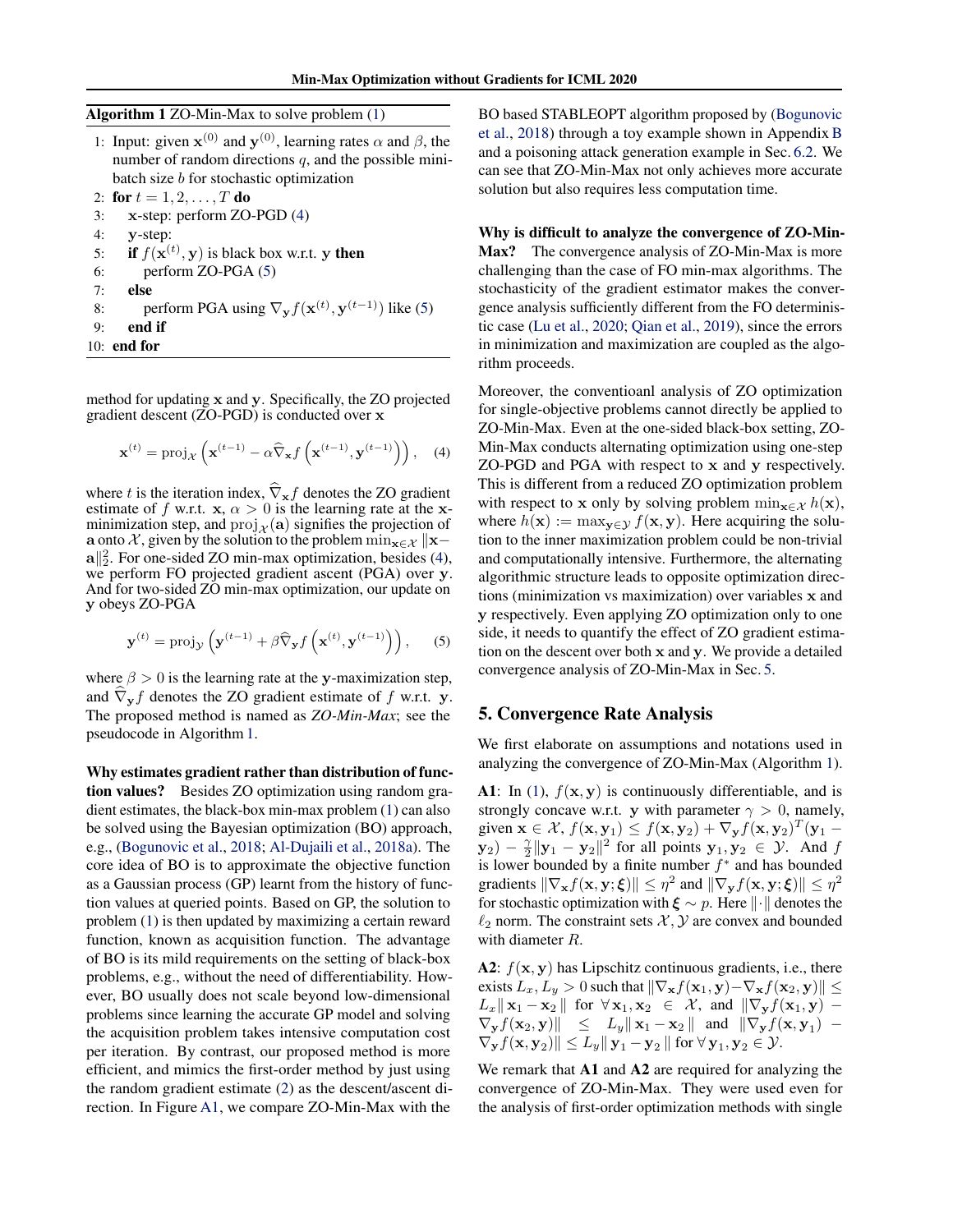<span id="page-4-0"></span>rather than bi-level objective functions [\(Chen et al.,](#page-8-0) [2019;](#page-8-0) [Ward et al.,](#page-11-0) [2019\)](#page-11-0). In A1, the strongly concavity of  $f(\mathbf{x}, \mathbf{y})$ with respect to y holds for applications such as robust learning over multiple domains [\(Qian et al.,](#page-10-0) [2019\)](#page-10-0), and robust adversarial attack generation shown in Section [6.](#page-6-0) In A2, the assumption of smoothness (namely, Lipschitz continuous gradient) is required to quantify the descent of the alternating projected stochastic gradient descent-ascent method. For clarity, we summarize the problem and algorithmic parameters used in our convergence analysis in Table A1 of Appendix A.1.

We measure the convergence of ZO-Min-Max by the proximal gradient [\(Lu et al.,](#page-10-0) [2020;](#page-10-0) [Ghadimi et al.,](#page-9-0) [2016;](#page-9-0) [Lin](#page-9-0) [et al.,](#page-9-0) [2020\)](#page-9-0),

$$
\mathcal{G}(\mathbf{x}, \mathbf{y}) = \left[ \begin{array}{c} (1/\alpha) \left( \mathbf{x} - \text{proj}_{\mathcal{X}} (\mathbf{x} - \alpha \nabla_{\mathbf{x}} f(\mathbf{x}, \mathbf{y})) \right) \\ (1/\beta) \left( \mathbf{y} - \text{proj}_{\mathcal{Y}} (\mathbf{y} + \beta \nabla_{\mathbf{y}} f(\mathbf{x}, \mathbf{y})) \right) \end{array} \right], \quad (6)
$$

where  $(x, y)$  is a first-order stationary point of [\(1\)](#page-2-0) iff  $\|\mathcal{G}(\mathbf{x}, \mathbf{y})\| = 0.$ 

Descent property in x-minimization. In what follows, we delve into our convergence analysis. Since ZO-Min-Max (Algorithm [1\)](#page-3-0) calls for ZO-PGD for solving both one-sided and two-sided black-box optimization problems, we first show the descent property at the x-minimization step of ZO-Min-Max in Lemma 2.

Lemma 2. *(Descent lemma in minimization) Under A1-A2,* let  $(\mathbf{x}^{(t)}, \mathbf{y}^{(t)})$  be a sequence generated by ZO-Min-Max. *When*  $f(\mathbf{x}, \mathbf{y})$  *is black-box w.r.t.* **x***, then we have following descent property w.r.t.* x*:*

$$
\mathbb{E}[f(\mathbf{x}^{(t+1)}, \mathbf{y}^{(t)})] \leq \mathbb{E}[f(\mathbf{x}^{(t)}, \mathbf{y}^{(t)})] - \left(\frac{1}{\alpha} - \frac{L_x}{2}\right) \mathbb{E} \|\Delta_{\mathbf{x}}^{(t+1)}\|^2
$$

$$
+ \alpha \sigma_x^2 + L_x \mu^2
$$
(7)

where  $\Delta_{\mathbf{x}}^{(t)} := \mathbf{x}^{(t)} - \mathbf{x}^{(t-1)}$ , and  $\sigma_x^2 := \sigma^2(L_x, \mu, b, q, d)$ *defined in* [\(3\)](#page-2-0)*.*

**Proof:** See Appendix A.3.1. 
$$
\Box
$$

It is clear from Lemma 2 that updating x leads to the reduced objective value when choosing a small learning rate  $\alpha$ . However, ZO gradient estimation brings in additional errors in terms of  $\alpha \sigma_x^2$  and  $L_x \mu^2$ , where the former is induced by the variance of gradient estimates in [\(3\)](#page-2-0) and the latter is originated from bounding the distance between  $f$  and its smoothing version; see (24) in Appendix A.3.

Convergence rate of ZO-Min-Max by performing PGA. We next investigate the convergence of ZO-Min-Max when PGA is used at the y-maximization step (Line 8 of Algorithm [1\)](#page-3-0) for solving one-sided black-box optimization problems.

Lemma 3. *(Descent lemma in maximization) Under A1-A2,* let  $(\mathbf{x}^{(t)}, \mathbf{y}^{(t)})$  be a sequence generated by Algorithm [1](#page-3-0) and

*define the potential function as*

$$
\mathcal{P}(\mathbf{x}^{(t)}, \mathbf{y}^{(t)}, \Delta_{\mathbf{y}}^{(t)}) = \mathbb{E}[f(\mathbf{x}^{(t)}, \mathbf{y}^{(t)})] + \frac{4 + 4\beta^2 L_y^2 - 7\beta\gamma}{2\beta^2 \gamma} \mathbb{E} \|\Delta_{\mathbf{y}}^{(t)}\|^2, \quad (8)
$$

where  $\Delta_{\mathbf{y}}^{(t)} := \mathbf{y}^{(t)} - \mathbf{y}^{(t-1)}$ . When  $f(\mathbf{x}, \mathbf{y})$  is black-box *w.r.t.* x *and white-box w.r.t.* y*, then we have the following descent property w.r.t.* y*:*

$$
\mathcal{P}(\mathbf{x}^{(t+1)}, \mathbf{y}^{(t+1)}, \Delta_{\mathbf{y}}^{(t+1)}) \leq \mathcal{P}(\mathbf{x}^{(t+1)}, \mathbf{y}^{(t)}, \Delta_{\mathbf{y}}^{(t)}) \n- \left(\frac{1}{2\beta} - \frac{2L_y^2}{\gamma}\right) \mathbb{E} \|\Delta_{\mathbf{y}}^{(t+1)}\|^2 + \left(\frac{2}{\gamma^2 \beta} + \frac{\beta}{2}\right) L_x^2 \mathbb{E} \|\Delta_{\mathbf{x}}^{(t+1)}\|^2.
$$
\n(9)

**Proof:** See Appendix A.3.2. □

It is shown from (9) that when  $\beta$  is small enough, then the term  $(1/(2\beta) - 2L_y^2/\gamma)\mathbb{E} \|\Delta_{\mathbf{y}}^{(t+1)}\|^2$  will give some descent of the potential function after PGA, while the last term in (9) will give some ascent to the potential function. However, such a quantity will be compensated by the descent of the objective function in the minimization step shown by Lemma 2. Combining Lemma 2 and Lemma 3, we obtain the convergence rate of ZO-Min-Max in Theorem 1.

Theorem 1. *Suppose that A1-A2 hold, the sequence*  $(\mathbf{x}^{(t)}, \mathbf{y}^{(t)})$  over T iterations is generated by Algorithm [1](#page-3-0) *in which learning rates satisfy*  $\beta$  <  $1/(4L_y^2)$  *and*  $\alpha$   $\leq$  $\min\{1/L_x, 1/(L_x/2 + 2L_x^2/(\gamma^2\beta) + \beta L_x^2/2)\}\.$  When f(x, y) *is black-box w.r.t.* x *and white-box w.r.t.* y*, the convergence rate of ZO-Min-Max under a uniformly and*  $\mathit{randomly picked}(\mathbf{x}^{(r)}, \mathbf{y}^{(r)})$  from  $\{(\mathbf{x}^{(t)}, \mathbf{y}^{(t)})\}_{t=1}^T$  is given *by*

$$
\mathbb{E}\|\mathcal{G}(\mathbf{x}^{(r)}, \mathbf{y}^{(r)})\|^2 \le \frac{c}{\zeta} \frac{(\mathcal{P}_1 - f^* - \nu R^2)}{T} + \frac{c\alpha \sigma_x^2}{\zeta} + \frac{cL_x\mu^2}{\zeta}
$$
(10)

*where*  $\zeta$  *is a constant independent on the parameters*  $\mu$ *,* b, q, d and T,  $\mathcal{P}_t := \mathcal{P}(\mathbf{x}^{(t)}, \mathbf{y}^{(t)}, \Delta_{\mathbf{y}}^{(t)})$  given by (8),  $c = \max\{L_x + 3/\alpha, 3/\beta\}, \nu = \min\{4 + 4\beta^2 L_y^2 (7\beta\gamma,0)/(2\beta^2\gamma)$ ,  $\sigma_x^2$  is variance bound of ZO gradient es*timate given in* (7), and  $f^*$ , R,  $\gamma$ ,  $L_x$  and  $L_y$  have been *defined in A1-A2.*

**Proof:** See Appendix A.3.3. 
$$
\Box
$$

To better interpret Theorem 1, we begin by clarifying the parameters involved in our convergence rate (10). First, the parameter  $\zeta$  in the denominator of the derived convergence error is non-trivially lower bounded given appropriate learning rates  $\alpha$  and  $\beta$  (as will be evident in **Remark 1**). Second, the parameter c is inversely proportional to  $\alpha$  and β. Thus, to guarantee the constant effect of the ratio  $c/\xi$ , it is better not to set these learning rates too small; see a specification in **Remark 1-2**. Third, the parameter  $\nu$  is non-negative and appears in terms of  $-\nu R^2$ , thus, it will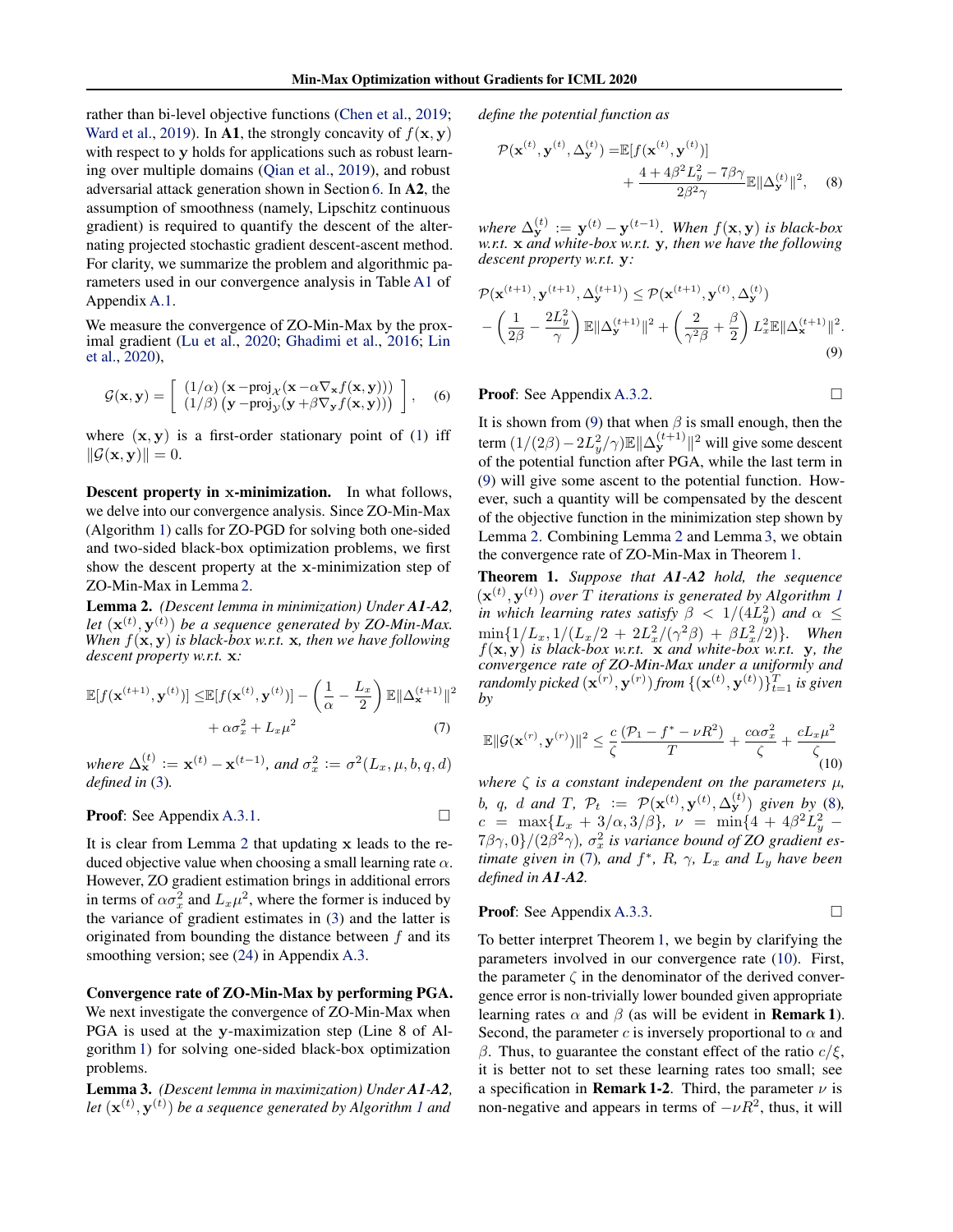<span id="page-5-0"></span>not make convergence rate worse. Fourth,  $P_1$  is the initial value of the potential function [\(8\)](#page-4-0). By setting an appropriate learning rate  $\beta$  (e.g., following **Remark 2**),  $\mathcal{P}_1$  is then upper bounded by a constant determined by the initial value of the objective function, the distance of the first two updates, Lipschitz constant  $L_y$  and strongly concave parameter  $\gamma$ . We next provide **Remarks 1-3** on Theorem [1.](#page-4-0)

**Remark 1.** Recall that  $\zeta = \min\{c_1, c_2\}$  (Appendix B.2.3), where  $c_1 = 1/(2\beta) - 2L_y^2/\gamma$  and  $c_2 = \frac{1}{\alpha} - (\frac{L_x}{2} + \frac{2L_x^2}{\gamma^2 \beta} + \frac{2L_y^2}{\gamma^2 \beta})$  $\frac{\beta L_x^2}{2}$ ). Given the fact that  $L_x$  and  $L_y$  are Lipschitz constants and  $\gamma$  is the strongly concavity constant, a proper lower bound of  $\zeta$  thus relies on the choice of the learning rates  $\alpha$ and  $\beta$ . By setting  $\beta \le \frac{\gamma}{8L_y^2}$  and  $\alpha \le 1/(L_x + \frac{4L_x^2}{\gamma^2 \beta} + \beta L_x^2)$ , it is easy to verify that  $c_1 \ge \frac{2L_y^2}{\gamma}$  and  $c_2 \ge \frac{L_x}{2} + \frac{2L_x^2}{\gamma^2 \beta} + \frac{\beta L_x^2}{2} \ge$  $\frac{L_x}{2} + \frac{2L_x^2}{\gamma}$ . Thus, we obtain that  $\zeta \ge \min\{\frac{2L_y^2}{\gamma}, \frac{2L_x^2}{\gamma} + \frac{L_x}{2}\}.$ This justifies that  $\zeta$  has a non-trivial lower bound, which will not make the convergence error bound [\(10\)](#page-4-0) vacuous (although the bound has not been optimized over  $\alpha$  and  $\beta$ ).

**Remark 2.** It is not wise to set learning rates  $\alpha$  and  $\beta$  to extremely small values since  $c$  is *inversely* proportional to  $\alpha$ and  $\beta$ . We could choose  $\beta = \frac{\gamma}{8L_y^2}$  and  $\alpha = 1/(L_x + \frac{4L_x^2}{\gamma^2 \beta} + \frac{L_x^2}{\gamma^2 \beta})$  $\beta L_x^2$ ) in Remark 1 to guarantee the constant effect of  $c/\zeta$ .

**Remark 3.** By setting  $\mu \le \min\{1/\}$ √  $\left|d,1\right/$ √  $T$ , we obtain  $\sigma_x^2 = \mathcal{O}(1/b + d/q)$  $\sigma_x^2 = \mathcal{O}(1/b + d/q)$  $\sigma_x^2 = \mathcal{O}(1/b + d/q)$  from Lemma [1,](#page-2-0) and Theorem 1 implies that ZO-Min-Max yields  $O(1/T + 1/b + d/q)$  convergence rate for one-sided black-box optimization. Compared to the FO rate  $\mathcal{O}(1/T)$  [\(Lu et al.,](#page-10-0) [2020;](#page-10-0) [Sanjabi et al.,](#page-10-0) [2018a\)](#page-10-0), ZO-Min-Max converges only to a neighborhood of stationary points with  $\mathcal{O}(1/T)$  rate, where the size of the neighborhood is determined by the mini-batch size b, the problem size  $d$ , and the number of random direction vectors  $q$  used in ZO gradient estimation. It is worth mentioning that the stationary gap also exists in the ZO projected stochastic gradient descent even for solving single-objective minimization problems [\(Ghadimi et al.,](#page-9-0) [2016\)](#page-9-0). The rate is worse than ZO optimization methods for solving simpler unconstrained non-stochastic problems [\(Nesterov & Spokoiny,](#page-10-0) [2015\)](#page-10-0).

As shown in **Remark 3**, a large mini-batch size  $b$  or number of random direction vectors  $q$  can improve the iteration complexity of ZO-Min-Max. However, this requires  $O(bq)$ times more function queries per iteration from [\(2\)](#page-2-0). It implies the tradeoff between iteration complexity and function query complexity in ZO optimization.

Convergence rate of ZO-Min-Max by performing ZO-PGA. The previous convergence analysis of ZO-Min-Max is served as a basis for analyzing the more general twosided black-box case, where ZO-PGA is used at the ymaximization step. In Lemma 4, we examine the descent

property in maximization by using ZO gradient estimation. Lemma 4. *(Descent lemma in maximization) Under A1-A2,* let  $(\mathbf{x}^{(t)}, \mathbf{y}^{(t)})$  be a sequence generated by Algorithm [1](#page-3-0) and *define the potential function as*

$$
\mathcal{P}'(\mathbf{x}^{(t)}, \mathbf{y}^{(t)}, \Delta_{\mathbf{y}}^{(t)}) = \mathbb{E}[f(\mathbf{x}^{(t)}, \mathbf{y}^{(t)})] + \frac{4 + 4(3L_y^2 + 2)\beta^2 - 7\beta\gamma}{\beta^2\gamma} \mathbb{E}\|\Delta_{\mathbf{y}}^{(t)}\|^2.
$$
 (11)

*When function*  $f(\mathbf{x}, \mathbf{y})$  *is black-box w.r.t. both* **x** *and* **y***, we have the following descent w.r.t.* y*:*

$$
\mathcal{P}'(\mathbf{x}^{(t+1)}, \mathbf{y}^{(t+1)}, \Delta_{\mathbf{y}}^{(t+1)}) \leq \mathcal{P}'(\mathbf{x}^{(t+1)}, \mathbf{y}^{(t)}, \Delta_{\mathbf{y}}^{(t)}) \n- \left(\frac{1}{2\beta} - \frac{6L_y^2 + 4}{\gamma}\right) \mathbb{E} \|\Delta_{\mathbf{y}}^{(t+1)}\|^2 \n+ \left(\frac{6L_x^2}{\gamma^2 \beta} + \frac{3\beta L_x^2}{2}\right) \mathbb{E} \|\Delta_{\mathbf{x}}^{(t+1)}\|^2 + \frac{7\beta^2 \gamma^2 + 28\beta\gamma + 12}{\beta \gamma^2} \sigma_y^2 \n+ \frac{\beta\gamma + 4}{4\beta^2 \gamma} \mu^2 d^2 L_y^2,
$$
\n(12)

where  $\sigma_y^2 := \sigma^2(L_y, \mu, b, q, d)$  given in [\(3\)](#page-2-0).

**Proof:** See Appendix A.4.1. 
$$
\Box
$$

Lemma 4 is analogous to Lemma [3](#page-4-0) by taking into account the effect of ZO gradient estimate  $\hat{\nabla}_{\mathbf{y}} f(\mathbf{x}, \mathbf{y})$  on the potential function (11). Such an effect is characterized by the terms related to  $\sigma_y^2$  and  $\mu^2 d^2 L_y^2$  in (12).

Theorem 2. *Suppose that A1-A2 hold, the sequence*  $(\mathbf{x}^{(t)}, \mathbf{y}^{(t)})$  over T iterations is generated by Algorithm [1](#page-3-0) *in which learning rates satisfy*  $\beta < \gamma/(4(3L_y^2 + 2))$  *and*  $\alpha \leq \min\{L_x, 1/(L_x/2 + 6L_x^2/(\gamma^2\beta) + 3\beta L_x^2/2)\}\.$  When f(x, y) *is black-box w.r.t. both* x *and* y*, the convergence rate of ZO-Min-Max under a uniformly and randomly picked*  $(\mathbf{x}^{(r)}, \mathbf{y}^{(r)})$  from  $\{(\mathbf{x}^{(t)}, \mathbf{y}^{(t)})\}_{t=1}^T$  is given by

$$
\mathbb{E}||\mathcal{G}(\mathbf{x}^{(r)}, \mathbf{y}^{(r)})||^2 \leq \frac{c}{\zeta'} \frac{P'_1 - f^* - \nu'R^2}{T} + \frac{c\alpha}{\zeta'} \sigma_x^2 + \left(\frac{cb_1}{\zeta'} + d^2 L_y^2\right) \mu^2 + \left(\frac{cb_2}{\zeta'} + 2\right) \sigma_y^2,
$$

where  $\zeta'$  is a constant independent on the parameters  $\mu$ , b, q, d and T,  $\mathcal{P}'_t := \mathcal{P}'(\mathbf{x}^{(t)}, \mathbf{y}^{(t)}, \Delta_{\mathbf{y}}^{(t)})$  in (11), c has *been defined in* [\(10\)](#page-4-0),  $\nu' = \frac{\min\{4+4(3L_y^2+2)\beta^2-7\beta\gamma,0\}}{\beta^2\gamma}$  $\frac{b_1+2}{\beta^2\gamma}$ ,  $b_1=$  $L_x + \frac{d^2 L_y^2 (4 + \beta \gamma)}{4 \beta^2 \gamma}$  $\frac{\frac{2}{y}(4+\beta\gamma)}{4\beta^2\gamma}$  and  $b_2=\frac{7\beta^2\gamma^2+28\beta\gamma+12}{\beta\gamma^2}$ ,  $\sigma_x^2$  and  $\sigma_y^2$  have *been introduced in* [\(7\)](#page-4-0) *and* (12), *and*  $f^*$ , *R*,  $\gamma$ ,  $L_x$  *and*  $L_y$ *have been defined in A1-A2.*

**Proof:** See Appendix A.4.2. 
$$
\Box
$$

Following the similar argument in Remark 1 of Theorem [1,](#page-4-0) one can choose proper learning rates  $\alpha$  and  $\beta$  to obtain valid lower bound on  $\zeta'$ . However, different from Theorem [1,](#page-4-0) the convergence error shown by Theorem 2 involves an additional error term related to  $\sigma_y^2$  and has worse dimensiondependence on the term related to  $\mu^2$ . The latter yields a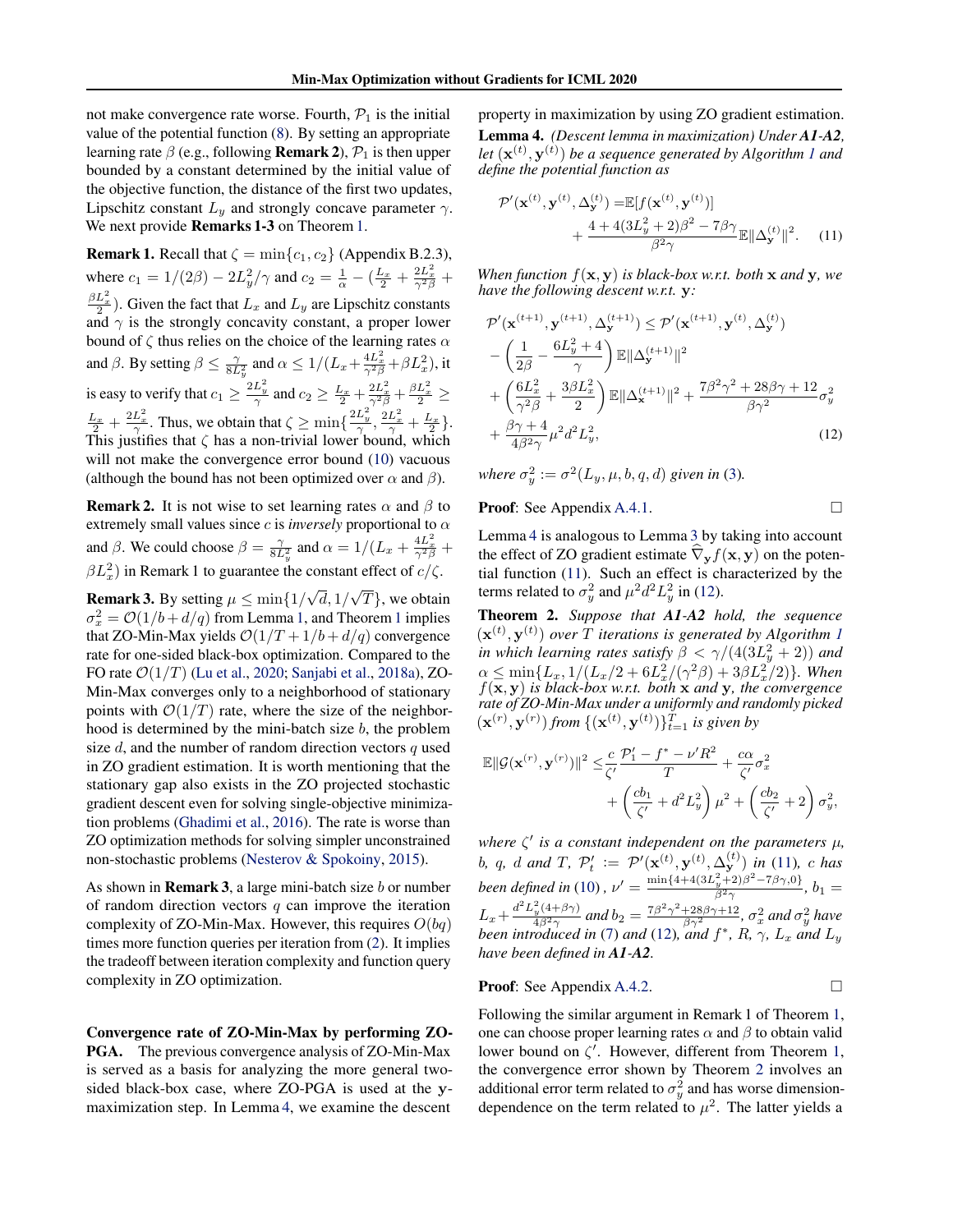<span id="page-6-0"></span>more restricted choice of the smoothing parameter  $\mu$ : we obtain  $\mathcal{O}(1/T + 1/b + d/q)$  convergence rate when  $\mu \leq$  $1/(d\sqrt{T}).$ 

#### 6. Applications & Experiment Results

In what follows, we evaluate the empirical performance of ZO-Min-Max on two applications of adversarial exploration: a) design of black-box ensemble evasion attack against deep neural networks (DNNs), and b) design of black-box poisoning attack against a logistic regression model.

#### 6.1. Ensemble attack via universal perturbation

A black-box min-max problem formulation. We consider the scenario in which the attacker generates a *universal* adversarial perturbation over multiple input images against an *ensemble* of multiple classifiers [\(Liu et al.,](#page-10-0) [2016;](#page-10-0) [2018a\)](#page-9-0). Considering  $I$  classes of images (the group of images within a class i is denoted by  $\Omega_i$ ) and J network models, the goal of the adversary is to find the *universal perturbation* x additive to I classes of images against J models. The proposed black-box attack formulation mimics the white-box attack formulation [\(Wang et al.,](#page-11-0) [2019b\)](#page-11-0)

$$
\begin{aligned}\n\underset{\mathbf{x} \in \mathcal{X}}{\text{minimize}} \quad & \underset{\mathbf{w} \in \mathcal{W}}{\text{maximize}} \quad f(\mathbf{x}, \mathbf{w}) := \sum_{j=1}^{J} \sum_{i=1}^{I} \left[ w_{ij} F_{ij} \left( \mathbf{x}; \Omega_i \right) \right] \\
&\quad - \lambda \|\mathbf{w} - \mathbf{1}/(IJ)\|_2^2, \quad (13)\n\end{aligned}
$$

where  $\mathbf{x} \in \mathbb{R}^d$  and  $\mathbf{w} \in \mathbb{R}^{IJ}$  are optimization variables,  $w_{ij}$  denotes the  $(i, j)$ th entry of w corresponding to the importance weight of attacking the set of images at class  $i$ under the model  $j$ ,  $\mathcal X$  denotes the perturbation constraint, e.g.,  $\mathcal{X} = {\mathbf{x} \mid ||\mathbf{x}||_{\infty} \le \epsilon}, \forall \mathbf{z} \in \cup_i \Omega_i}$ , and W is the probabilistic simplex  $W = \{ \mathbf{w} \mid \mathbf{1}^T \mathbf{w} = 1, \mathbf{w} \ge 0 \}$ . In problem (13),  $F_{ij}$  ( $\mathbf{x}; \Omega_i$ ) is the attack loss for attacking images in  $\Omega_i$  under model j, and  $\lambda > 0$  is a regularization parameter to strike a balance between the worse-case attack loss and the average loss [\(Wang et al.,](#page-11-0) [2019b\)](#page-11-0). We note that  ${F_{ij}}$ are black-box functions w.r.t. x since the adversary has no access to the internal configuration s of DNN models to be attacked. Accordingly, the input gradient cannot be computed by back-propagation. This implies that problem (13) belongs to the *one-sided black-box* optimization problem (white-box objective w.r.t. w). We refer readers to Appendix C for more details on (13).

**Implementation details.** We consider  $J = 2$  DNN-based classifiers, Inception-V3 [\(Szegedy et al.,](#page-10-0) [2016\)](#page-10-0) and ResNet-50 [\(He et al.,](#page-9-0) [2016\)](#page-9-0), and  $I = 2$  image classes, each of which contains 20 images randomly selected from ImageNet [\(Deng et al.,](#page-9-0) [2009\)](#page-9-0). In (13), we choose  $\lambda = 5$ . In Algo-rithm [1,](#page-3-0) we set the learning rates by  $\alpha = 0.05$  and  $\beta = 0.01$ . Also, we use the full batch of image samples and set  $q = 10$ in gradient estimation [\(2\)](#page-2-0), where we set  $\mu = 5 \times 10^{-3}$ . The function query complexity is thus  $q (= 10)$  times more than

the number of iterations.

Baseline methods for comparison. In experiments, we compare ZO-Min-Max with (a) *FO-Min-Max*, (b) *ZO-PGD* [\(Ghadimi et al.,](#page-9-0) [2016\)](#page-9-0), and (c) *ZO-Finite-Sum*, where the method (a) is the FO counterpart of Algorithm [1,](#page-3-0) the method (b) performs single-objective ZO minimization under the equivalent form of (13),  $\min_{\mathbf{x} \in \mathcal{X}} h(\mathbf{x})$  where  $h(\mathbf{x}) = \max_{\mathbf{w} \in \mathcal{W}} f(\mathbf{x}, \mathbf{w})$ , and the method (c) performs ZO-PGD to minimize the finite-sum (average) loss rather than the worst-case (min-max) loss. We remark that the baseline method (b) calls for the solution to the inner maximization problem  $\max_{\mathbf{w}\in\mathcal{W}} f(\mathbf{x}, \mathbf{w})$ , which is elaborated on AppendixC. It is also worth mentioning that although ZO-Finite-Sum tackles an objective function different from (13), it is motivated by the previous work on designing the adversarial attack against model ensembles [\(Liu et al.,](#page-9-0) [2018a\)](#page-9-0), and we can fairly compare ZO-Min-Max with ZO-Finite-Sum in terms of the attack performance of obtained universal adversarial perturbations.



Figure 1: ZO-Min-Max vs. FO-Min-Max in attack generation. (a) Stationary gap; (b) attack loss at each model-class pair.

Results. In Figure 1, we demonstrate the empirical convergence of ZO-Min-Max, in terms of the stationary gap  $\|\mathcal{G}(\mathbf{x}, \mathbf{y})\|_2$  given in [\(6\)](#page-4-0) and the attack loss corresponding to each model-class pair  $MjCi$ . Here M and C represents network model and image class, respectively. For comparison, we also present the convergence of FO-Min-Max. Figure 1- (a) shows that the stationary gap decreases as the iteration increases, and converges to an iteration-independent bias compared with FO-Min-Max. In Figure 1-(b), we see that ZO-Min-Max yields slightly worse attack performance (in terms of higher attack loss at each model-class pair) than FO-Min-Max. However, it does not need to have access to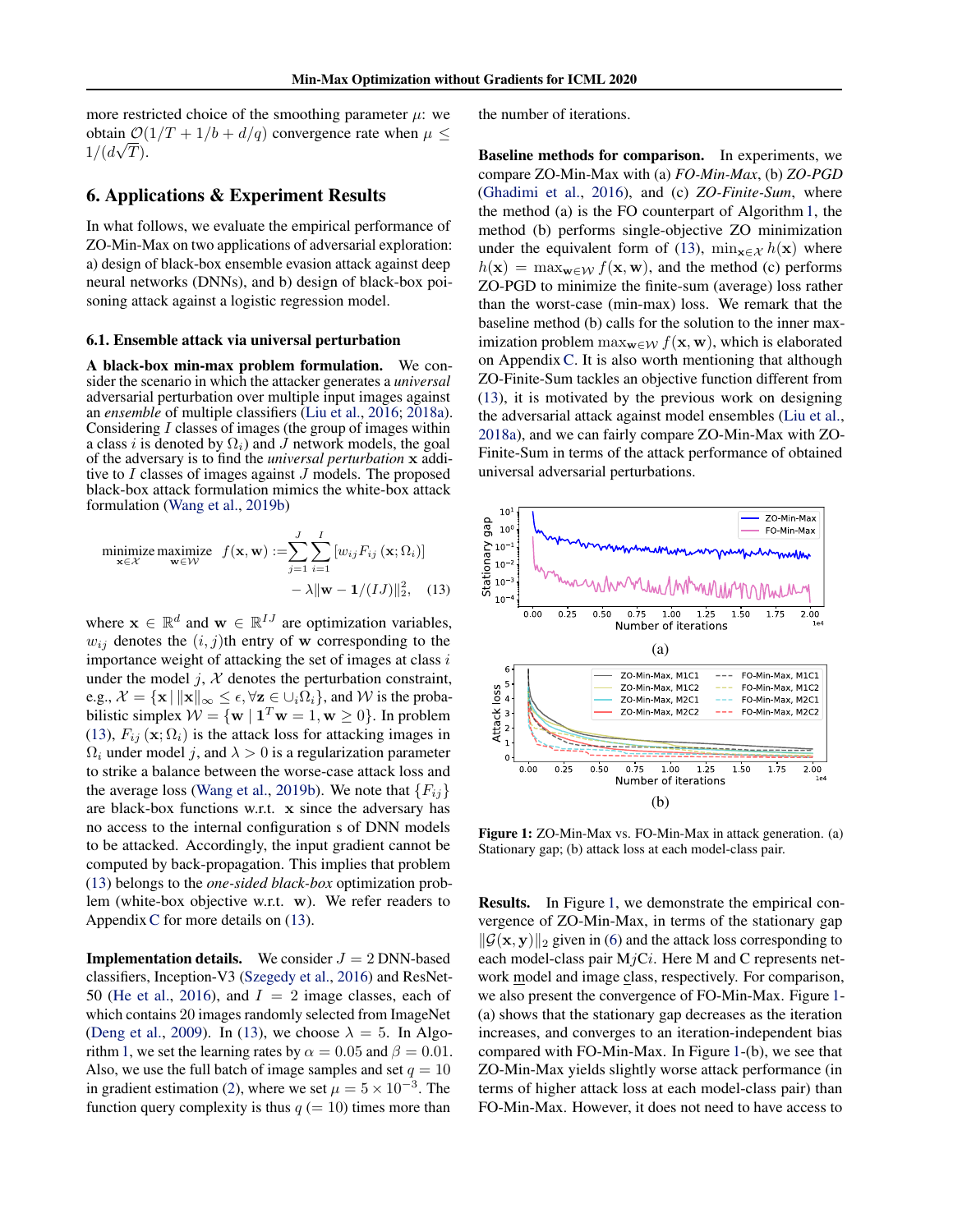<span id="page-7-0"></span>

Figure 2: Comparison of attack losses achieved by ZO-Min-Max and ZO-PGD.

the configuration of the victim neural network models.

In Figure 2, we compare the attack loss of using ZO-Min-Max with that of using ZO-PGD, which solves problem [\(13\)](#page-6-0) by calling for an internal maximization oracle in w (see AppendixC). As we can see, ZO-Min-Max converges slower than ZO-PGD at early iterations. That is because the former only performs one-step PGA to update w, while the latter solves the w-maximization problem analytically. However, as the number of iterations increases, ZO-Min-Max achieves almost the same performance as ZO-PGD.

In Appendix C, we have provided additional comparisons on ZO-Min-Max versus ZO-Finite-Sum, and versus per-image PGD attack [\(Madry et al.,](#page-10-0) [2018\)](#page-10-0).

#### 6.2. Black-box data poisoning attack

Data poisoning against logistic regression. Let  $\mathcal{D} =$  $\{\mathbf z_i, t_i\}_{i=1}^n$  denote the training dataset, among which  $n' \ll$  $\hat{n}$  samples are corrupted by a perturbation vector x, leading to poisoned training data  $z_i + x$  towards breaking the training process and thus the prediction accuracy. The poisoning attack problem is then formulated as

maximize minimize  $g(\mathbf{x}, \boldsymbol{\theta}) := \{F_{\text{tr}}(\mathbf{x}, \boldsymbol{\theta}; \mathcal{D}_0) + \lambda \|\boldsymbol{\theta}\|_2^2\},$  (14) kxk∞≤

where x and  $\theta$  are optimization variables,  $F_{tr}(\mathbf{x}, \theta; \mathcal{D}_0)$ denotes the training loss over model parameters  $\theta$  at the presence of data poison x, and  $\lambda > 0$  is a regularization parameter. Note that problem (14) can be written in the form of [\(1\)](#page-2-0),  $\min_{\mathbf{x}} \max_{\theta} -g(\mathbf{x}, \theta)$ . Clearly, if  $F_{tr}$  is a convex loss, e.g., logistic regression or linear regression [\(Jagielski et al.,](#page-9-0) [2018\)](#page-9-0)), then  $-g$  is strongly concave in  $\theta$ . In (14), we assume that the adversary knows the form of the classification loss (cross entropy), however, the expression of the classifier (logistic regression model) is *not* known. Thus,  $g(\mathbf{x}, \boldsymbol{\theta})$  is a *two-sided black-box* function in both x and  $\theta$  from the adversary's perspective.

**Implementation & Baseline.** In problem  $(14)$ , we set the poisoning ratio  $n'/n = 15\%$  and  $\lambda = 10^{-3}$  for problem (14), where the sensitivity of  $\lambda$  is studied in Figure A4. More details on the specification of problem (14) are provided in Appendix D. In Algorithm [1,](#page-3-0) unless specified otherwise we choose  $b = 100$ ,  $q = 5$ ,  $\alpha = 0.02$ ,  $\beta = 0.05$ , and  $T =$ 50000. We report the empirical results *averaged* over 10 independent trials with random initialization. We compare our method with FO-Min-Max and the state-of-the-art BObased method STABLEOPT [\(Bogunovic et al.,](#page-8-0) [2018\)](#page-8-0).

In Figure [3,](#page-8-0) we present the convergence of ZO-Min-Max to generate data poisoning attack and validate the resulting attack performance in terms of testing accuracy of the logistic regression model trained on the poisoned dataset. Figure [3-](#page-8-0)(a) shows the stationary gap of ZO-Min-Max under different number of random direction vectors in gradient estimation [\(2\)](#page-2-0). As we can see, a moderate choice of  $q$  (e.g.,  $q \geq 5$  in our example) is sufficient to achieve near-optimal solution compared with FO-Min-Max. However, it suffers from a convergence bias, consistent with Theorem [2.](#page-5-0) Figure [3-](#page-8-0)(b) demonstrates the testing accuracy (against iterations) of the model learnt from poisoned training data, where the poisoning attack is generated by ZO-Min-Max (black-box attack) and FO-Min-Max (white-box attack). As we can see, ZO-Min-Max yields promising attacking performance comparable to FO-Min-Max. We can also see that by contrast with the testing accuracy of the clean model (94% without poison), the poisoning attack eventually reduces the testing accuracy (below 70%). Furthermore In Figure [3-](#page-8-0)(c), we compare ZO-Min-Max with STABLEOPT [\(Bogunovic](#page-8-0) [et al.,](#page-8-0) [2018\)](#page-8-0) in terms of testing accuracy versus computation time, where the lower the accuracy is, the stronger the generated attack is. We observe that STABLEOPT has a poorer scalability while our method reaches a data poisoning attack that induces much lower testing accuracy within 500 seconds. In Appendix D, we provide additional results on the model learnt under different data poisoning ratios.

#### 7. Conclusion

This paper addresses black-box robust optimization problems given a finite number of function evaluations. In particular, we present ZO-Min-Max: a framework of alternating, randomized gradient estimation based ZO optimization algorithm to find a first-order stationary solution to the black-box min-max problem. Under mild assumptions, ZO-Min-Max enjoys a sub-linear convergence rate. It scales to dimensions that are infeasible for recent robust solvers based on Bayesian optimization. Furthermore, we experimentally demonstrate the potential application of the framework on generating black-box evasion and data poisoning attacks.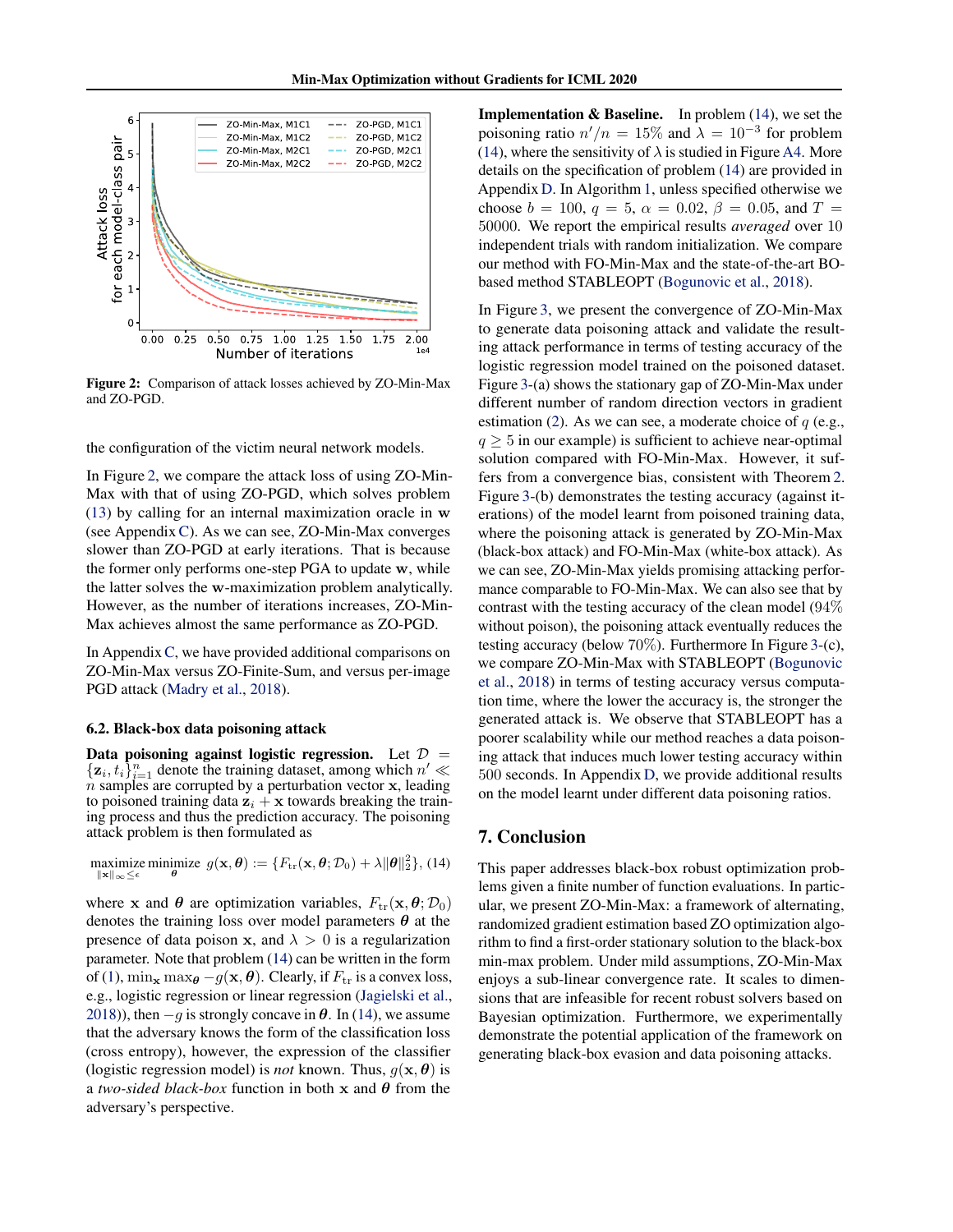<span id="page-8-0"></span>

Figure 3: Empirical performance of ZO-Min-Max in design of poisoning attack: a) stationary gap versus iterations b) testing accuracy versus iterations (the shaded region represents variance of 10 random trials), and c) comparison between ZO-Min-Max and STABLEOPT on testing accuracy versus optimization time.

#### Acknowledgements

This work was supported by the MIT-IBM Watson AI Lab research grant. M. Hong and X. Chen were supported by NSF under the grant CIF-1910385 and in part by an AFOSR grant 19RT0424, and an ARO grant W911NF-19-1-0247.

## References

- Aggarwal, C., Bouneffouf, D., Samulowitz, H., Buesser, B., Hoang, T., Khurana, U., Liu, S., Pedapati, T., Ram, P., Rawat, A., et al. How can ai automate end-to-end data science? *arXiv preprint arXiv:1910.14436*, 2019.
- Al-Dujaili, A., Hemberg, E., and O'Reilly, U.-M. Approximating nash equilibria for black-box games: A bayesian optimization approach. *arXiv preprint arXiv:1804.10586*, 2018a.
- Al-Dujaili, A., Huang, A., Hemberg, E., and O'Reilly, U.-M. Adversarial deep learning for robust detection of binary encoded malware. In *2018 IEEE Security and Privacy Workshops (SPW)*, pp. 76–82. IEEE, 2018b.
- Al-Dujaili, A., Srikant, S., Hemberg, E., and O'Reilly, U.-M. On the application of danskin's theorem to derivative-free minimax optimization. *arXiv preprint arXiv:1805.06322*, 2018c.
- Audet, C. and Hare, W. *Derivative-free and blackbox optimization*. Springer, 2017.
- Balasubramanian, K. and Ghadimi, S. Zeroth-order (non) convex stochastic optimization via conditional gradient and gradient updates. In *Advances in Neural Information Processing Systems*, pp. 3455–3464, 2018.
- Berahas, A. S., Cao, L., Choromanski, K., and Scheinberg, K. A theoretical and empirical comparison of gradient approximations in derivative-free optimization. *arXiv preprint arXiv:1905.01332*, 2019.
- Bogunovic, I., Scarlett, J., Jegelka, S., and Cevher, V. Adversarially robust optimization with gaussian processes. In *Proc. of Advances in Neural Information Processing Systems*, pp. 5765–5775, 2018.
- Boyd, S. and Vandenberghe, L. *Convex optimization*. Cambridge university press, 2004.
- Branke, J. and Rosenbusch, J. New approaches to coevolutionary worst-case optimization. In *International Conference on Parallel Problem Solving from Nature*, pp. 144–153. Springer, 2008.
- Carlini, N. and Wagner, D. Towards evaluating the robustness of neural networks. In *Security and Privacy (SP), 2017 IEEE Symposium on*, pp. 39–57. IEEE, 2017.
- Chen, J., Yi, J., and Gu, Q. A frank-wolfe framework for efficient and effective adversarial attacks. *arXiv preprint arXiv:1811.10828*, 2018.
- Chen, P.-Y., Zhang, H., Sharma, Y., Yi, J., and Hsieh, C.-J. Zoo: Zeroth order optimization based black-box attacks to deep neural networks without training substitute models. In *Proceedings of the 10th ACM Workshop on Artificial Intelligence and Security*, pp. 15–26. ACM, 2017.
- Chen, T. and Giannakis, G. B. Bandit convex optimization for scalable and dynamic IoT management. *IEEE Internet of Things Journal*, 2018.
- Chen, X., Liu, S., Sun, R., and Hong, M. On the convergence of a class of adam-type algorithms for non-convex optimization. *International Conference on Learning Representations*, 2019.
- Danskin, J. M. The theory of max-min, with applications. *SIAM Journal on Applied Mathematics*, 14(4):641–664, 1966.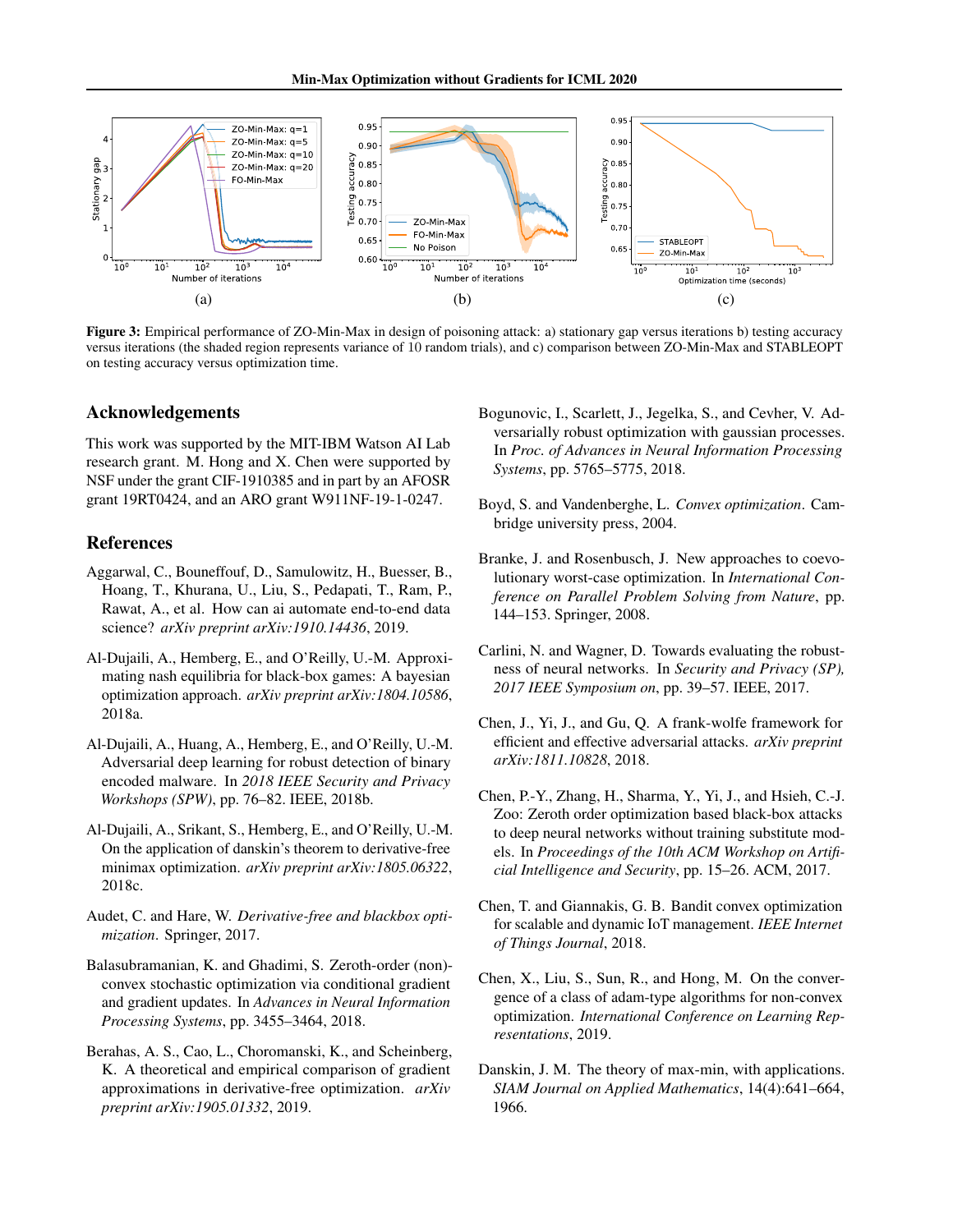- <span id="page-9-0"></span>Deng, J., Dong, W., Socher, R., Li, L.-J., Li, K., and Fei-Fei, L. Imagenet: A large-scale hierarchical image database. In *Computer Vision and Pattern Recognition, 2009. CVPR 2009. IEEE Conference on*, pp. 248–255. IEEE, 2009.
- Dhurandhar, A., Pedapati, T., Balakrishnan, A., Chen, P.- Y., Shanmugam, K., and Puri, R. Model agnostic contrastive explanations for structured data. *arXiv preprint arXiv:1906.00117*, 2019.
- Duchi, J. C., Jordan, M. I., Wainwright, M. J., and Wibisono, A. Optimal rates for zero-order convex optimization: The power of two function evaluations. *IEEE Transactions on Information Theory*, 61(5):2788–2806, 2015.
- Finlay, C. and Oberman, A. M. Scaleable input gradient regularization for adversarial robustness. *arXiv preprint arXiv:1905.11468*, 2019.
- Flokas, L., Vlatakis-Gkaragkounis, E.-V., and Piliouras, G. Efficiently avoiding saddle points with zero order methods: No gradients required. *arXiv preprint arXiv:1910.13021*, 2019.
- Gao, X., Jiang, B., and Zhang, S. On the informationadaptive variants of the ADMM: an iteration complexity perspective. *Optimization Online*, 12, 2014.
- Ghadimi, S. and Lan, G. Stochastic first-and zeroth-order methods for nonconvex stochastic programming. *SIAM Journal on Optimization*, 23(4):2341–2368, 2013.
- Ghadimi, S., Lan, G., and Zhang, H. Mini-batch stochastic approximation methods for nonconvex stochastic composite optimization. *Mathematical Programming*, 155 (1-2):267–305, 2016.
- Gidel, G., Jebara, T., and Lacoste-Julien, S. Frank-Wolfe Algorithms for Saddle Point Problems. In *Proceedings of the 20th International Conference on Artificial Intelligence and Statistics*, volume 54, pp. 362–371. PMLR, 20–22 Apr 2017.
- Golovin, D., Karro, J., Kochanski, G., Lee, C., Song, X., et al. Gradientless descent: High-dimensional zerothorder optimization. *arXiv preprint arXiv:1911.06317*, 2019.
- Goodfellow, I. J., Shlens, J., and Szegedy, C. Explaining and harnessing adversarial examples. *arXiv preprint arXiv:1412.6572*, 2014.
- Hamedani, E. Y., Jalilzadeh, A., Aybat, N. S., and Shanbhag, U. V. Iteration complexity of randomized primal-dual methods for convex-concave saddle point problems. *arXiv preprint arXiv:1806.04118*, 2018.
- He, K., Zhang, X., Ren, S., and Sun, J. Deep residual learning for image recognition. In *Proceedings of the IEEE conference on computer vision and pattern recognition*, pp. 770–778, 2016.
- Herrmann, J. W. A genetic algorithm for minimax optimization problems. In *CEC*, volume 2, pp. 1099–1103. IEEE, 1999.
- Ilyas, A., Engstrom, L., Athalye, A., and Lin, J. Black-box adversarial attacks with limited queries and information. *arXiv preprint arXiv:1804.08598*, 2018.
- Ilyas, A., Engstrom, L., and Madry, A. Prior convictions: Black-box adversarial attacks with bandits and priors. In *International Conference on Learning Representations*, 2019. URL [https://openreview.net/forum?](https://openreview.net/forum?id=BkMiWhR5K7) [id=BkMiWhR5K7](https://openreview.net/forum?id=BkMiWhR5K7).
- Jagielski, M., Oprea, A., Biggio, B., Liu, C., Nita-Rotaru, C., and Li, B. Manipulating machine learning: Poisoning attacks and countermeasures for regression learning. In *2018 IEEE Symposium on Security and Privacy (SP)*, pp. 19–35. IEEE, 2018.
- Jensen, M. T. A new look at solving minimax problems with coevolutionary genetic algorithms. In *Metaheuristics: computer decision-making*, pp. 369–384. Springer, 2003.
- Jin, C., Netrapalli, P., and Jordan, M. I. Minmax optimization: Stable limit points of gradient descent ascent are locally optimal. *arXiv preprint arXiv:1902.00618*, 2019.
- Jones, E., Oliphant, T., Peterson, P., et al. SciPy: Open source scientific tools for Python, 2001. URL [http:](http://www.scipy.org/) [//www.scipy.org/](http://www.scipy.org/).
- Larson, J., Menickelly, M., and Wild, S. M. Derivativefree optimization methods. *Acta Numerica*, 28:287–404, 2019.
- Li, Y., Li, L., Wang, L., Zhang, T., and Gong, B. Nattack: Learning the distributions of adversarial examples for an improved black-box attack on deep neural networks. *arXiv preprint arXiv:1905.00441*, 2019.
- Lin, T., Jin, C., and Jordan, M. I. On gradient descent ascent for nonconvex-concave minimax problems. In *ICML*, 2020.
- Liu, J., Zhang, W., and Yu, N. Caad 2018: Iterative ensemble adversarial attack. *arXiv preprint arXiv:1811.03456*, 2018a.
- Liu, S., Chen, J., Chen, P.-Y., and Hero, A. O. Zeroth-order online admm: Convergence analysis and applications. In *Proceedings of the Twenty-First International Conference on Artificial Intelligence and Statistics*, volume 84, pp. 288–297, April 2018b.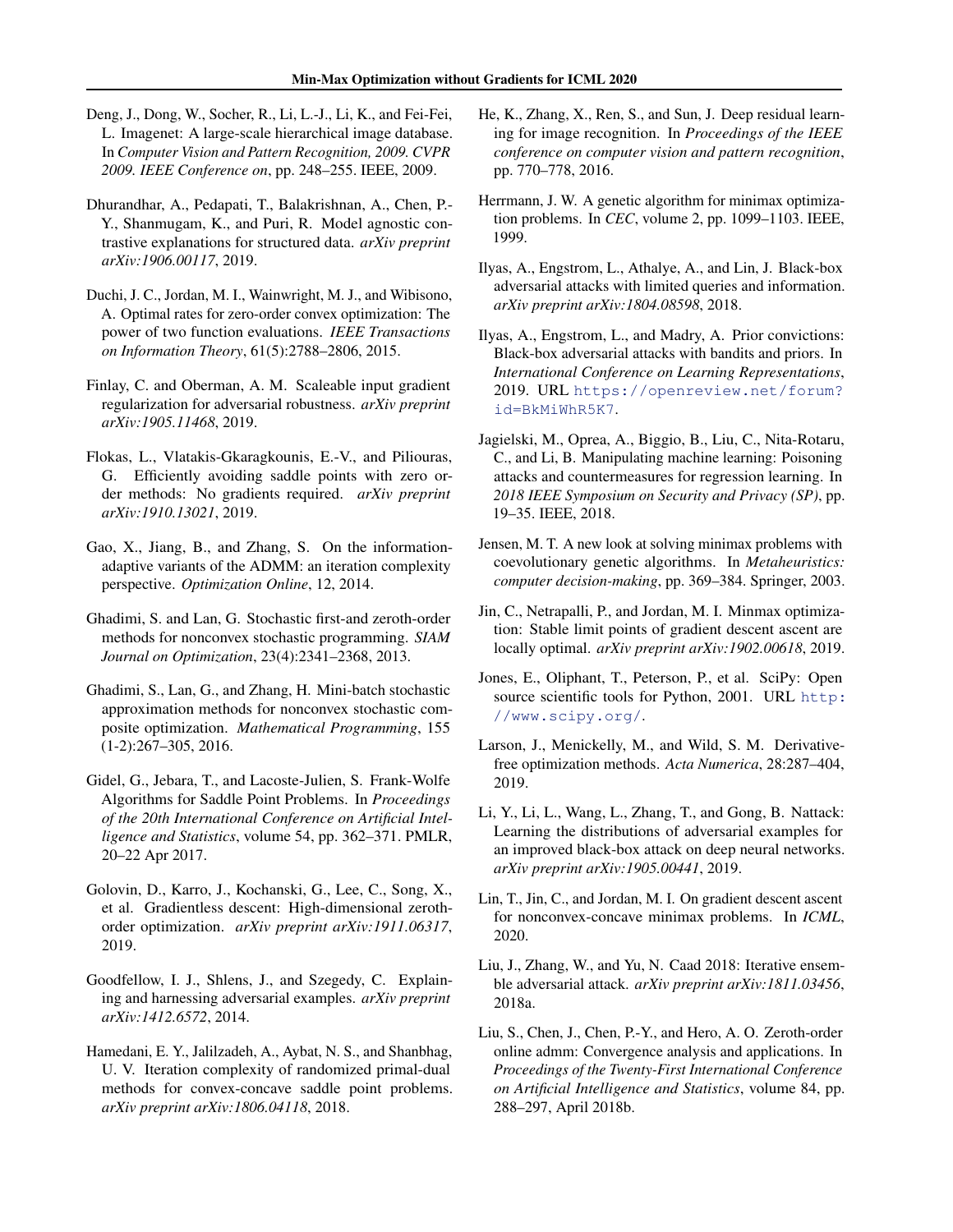- <span id="page-10-0"></span>Liu, S., Kailkhura, B., Chen, P.-Y., Ting, P., Chang, S., and Amini, L. Zeroth-order stochastic variance reduction for nonconvex optimization. In *Proc. of Advances in Neural Information Processing Systems*, 2018c.
- Liu, S., Chen, P.-Y., Chen, X., and Hong, M. signSGD via zeroth-order oracle. In *Proc. of International Conference on Learning Representations*, 2019. URL [https://](https://openreview.net/forum?id=BJe-DsC5Fm) [openreview.net/forum?id=BJe-DsC5Fm](https://openreview.net/forum?id=BJe-DsC5Fm).
- Liu, S., Chen, P.-Y., Kailkhura, B., Zhang, G., Hero, A., and Varshney, P. K. A primer on zeroth-order optimization in signal processing and machine learning. *IEEE Signal Processing Magazine*, 2020.
- Liu, Y., Chen, X., Liu, C., and Song, D. Delving into transferable adversarial examples and black-box attacks. *arXiv preprint arXiv:1611.02770*, 2016.
- Lu, S., Singh, R., Chen, X., Chen, Y., and Hong, M. Alternating gradient descent ascent for nonconvex min-max problems in robust learning and gans. In *Proc. of Asilomar Conference on Signals, Systems, and Computers*, pp. 680–684, 2019.
- Lu, S., Tsaknakis, I., and Hong, M. Block alternating optimization for non-convex min-max problems: Algorithms and applications in signal processing and communications. In *Proc. of IEEE International Conference on Acoustics, Speech and Signal Processing*, pp. 4754–4758, May 2019.
- Lu, S., Tsaknakis, I., Hong, M., and Chen, Y. Hybrid block successive approximation for one-sided non-convex min-max problems: Algorithms and applications. *IEEE Transactions on Signal Processing*, 68:3676–3691, 2020.
- Madry, A., Makelov, A., Schmidt, L., Tsipras, D., and Vladu, A. Towards deep learning models resistant to adversarial attacks. *ICLR*, 2018.
- Moosavi-Dezfooli, S.-M., Fawzi, A., Uesato, J., and Frossard, P. Robustness via curvature regularization, and vice versa. In *Proceedings of the IEEE Conference on Computer Vision and Pattern Recognition*, pp. 9078– 9086, 2019.
- Nesterov, Y. Dual extrapolation and its applications to solving variational inequalities and related problems. *Mathematical Programming*, 109(2-3):319–344, 2007.
- Nesterov, Y. and Spokoiny, V. Random gradient-free minimization of convex functions. *Foundations of Computational Mathematics*, 2(17):527–566, 2015.
- Nouiehed, M., Sanjabi, M., Lee, J. D., and Razaviyayn, M. Solving a class of non-convex min-max games using iterative first order methods. *arXiv preprint arXiv:1902.08297*, 2019.
- Parikh, N., Boyd, S., et al. Proximal algorithms. *Foundations and Trends* <sup>R</sup> *in Optimization*, 1(3):127–239, 2014.
- Picheny, V., Binois, M., and Habbal, A. A bayesian optimization approach to find nash equilibria. *Journal of Global Optimization*, 73(1):171–192, 2019.
- Qian, Q., Zhu, S., Tang, J., Jin, R., Sun, B., and Li, H. Robust optimization over multiple domains. In *Proceedings of the AAAI Conference on Artificial Intelligence*, volume 33, pp. 4739–4746, 2019.
- Rafique, H., Liu, M., Lin, Q., and Yang, T. Non-convex minmax optimization: Provable algorithms and applications in machine learning. *arXiv preprint arXiv:1810.02060*, 2018.
- Rios, L. M. and Sahinidis, N. V. Derivative-free optimization: a review of algorithms and comparison of software implementations. *Journal of Global Optimization*, 56(3): 1247–1293, 2013.
- Sanjabi, M., Ba, J., Razaviyayn, M., and Lee, J. D. On the convergence and robustness of training gans with regularized optimal transport. In *Proceedings of the 32Nd International Conference on Neural Information Processing Systems*, pp. 7091–7101, 2018a.
- Sanjabi, M., Ba, J., Razaviyayn, M., and Lee, J. D. On the convergence and robustness of training gans with regularized optimal transport. In *Advances in Neural Information Processing Systems*, pp. 7091–7101, 2018b.
- Schmiedlechner, T., Al-Dujaili, A., Hemberg, E., and O'Reilly, U.-M. Towards distributed coevolutionary gans. *arXiv preprint arXiv:1807.08194*, 2018.
- Shamir, O. An optimal algorithm for bandit and zero-order convex optimization with two-point feedback. *Journal of Machine Learning Research*, 18(52):1–11, 2017.
- Steinhardt, J., Koh, P. W. W., and Liang, P. S. Certified defenses for data poisoning attacks. In *Advances in neural information processing systems*, pp. 3517–3529, 2017.
- Szegedy, C., Vanhoucke, V., Ioffe, S., Shlens, J., and Wojna, Z. Rethinking the inception architecture for computer vision. In *IEEE Conference on Computer Vision and Pattern Recognition (CVPR)*, pp. 2818–2826, 2016.
- Tran, B., Li, J., and Madry, A. Spectral signatures in backdoor attacks. In *Advances in Neural Information Processing Systems*, pp. 8000–8010, 2018.
- Tu, C.-C., Ting, P., Chen, P.-Y., Liu, S., Zhang, H., Yi, J., Hsieh, C.-J., and Cheng, S.-M. Autozoom: Autoencoder-based zeroth order optimization method for attacking black-box neural networks. *arXiv preprint arXiv:1805.11770*, 2018.